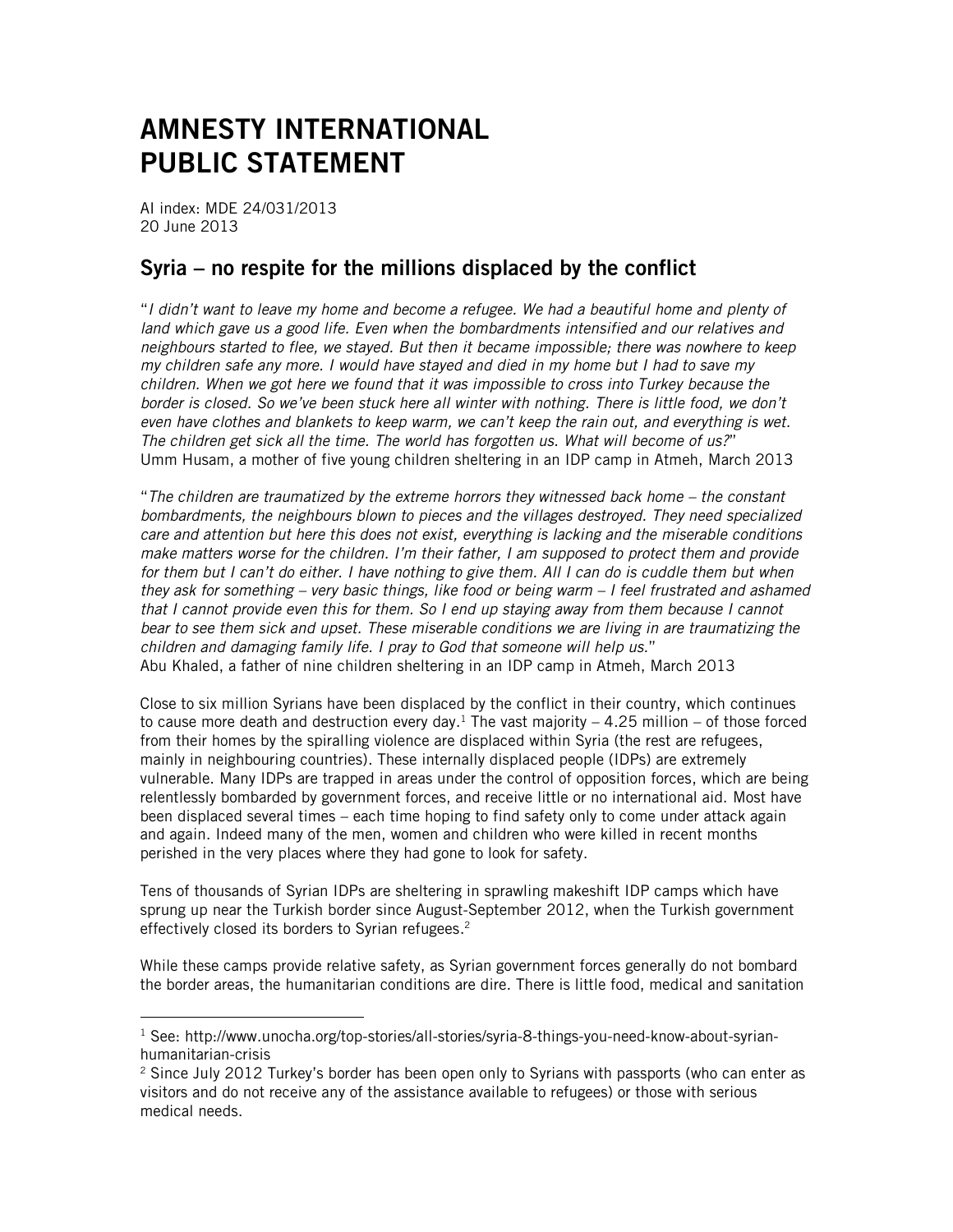facilities are virtually non-existent, and shelters are overcrowded and do not provide protection against the elements.

When, in March 2013, Amnesty International visited the largest IDP camp in Atmeh, where some 21,000 people are sheltering, heavy rain was leaking into the tents, and had turned the clay soil into thick slippery mud, raw sewage was flowing between the tents, the food being distributed was insufficient and of very poor quality and large numbers of people complained of medical conditions for which they were receiving no treatment.

Many said they had come to the border in the hope of crossing the border to Turkey and others had taken refuge near the border in search of temporary respite from the bombardments, in the hope that the attacks would stop and they could return home. However, with bombardments continuing unabated and shifting frontlines in the ongoing fighting, for many IDPs returning home remains an unattainable dream.

While the IDP camps are perhaps the most visible manifestation of displacement, they only house a tiny percentage of IDPs, and even for this small percentage resources for basic services are lacking and there is little or no capacity for taking in more IDPs desperately in need of a safe refuge.

Indeed the overwhelming majority of IDPs – some 4.25 million according to UN estimates, but possibly many more – are not in IDP camps. They are living in cramped conditions with relatives and friends or sheltering in rented or abandoned apartments, or in schools and other buildings, in unfinished structures or even in old Roman caves in the countryside. The priority is to find a shelter which they hope will be even just a bit safer than the homes they lost or were forced to abandon. Food, water, electricity and other basic services are for many now a luxury.

In every single one of the dozens of Syrian towns and villages it has visited over the past 15 months Amnesty International has found large numbers of IDPs. The IDP camps along the Turkish border keep growing in size (see satellite images of the Atmeh camp for details of the IDP camp's population growth). As the scale and intensity of aerial bombardments and other attacks has continued to increase, especially since August 2012, the number of displaced Syrians has increased by several times.

For example, Maaret al-Na'aman, a town of some 100,000 residents which was sheltering many IDPs from surrounding areas until late last year, was virtually emptied when much of it came under opposition control and under attack by government forces. Two air strikes on the town on 30 October and 6 November 2012 killed some 35 civilians, most of them children and women. A man who lost his five young children in one of the attacks told Amnesty International that among the victims were several IDPs:

"*Several members of a family from Homs were killed in the strike on 30 October. They were displaced people; they came from Homs to a village near here in Wadi Dheif, and when the fighting got to Wadi Dheif they came here to the town. They lived in the basement. After the strike we found the bodies of their two girls, aged about 10-12 years, in the rubble. I don't know if their parents and siblings were all killed or if some survived. Everybody fled because our homes are destroyed and the bombings continue.*"

In the nearby al-Haas village, four members of a family displaced from Maaret al-Na'aman were among six civilians killed in an air strike in the afternoon of 8 December 2012. One of their neighbours told Amnesty International: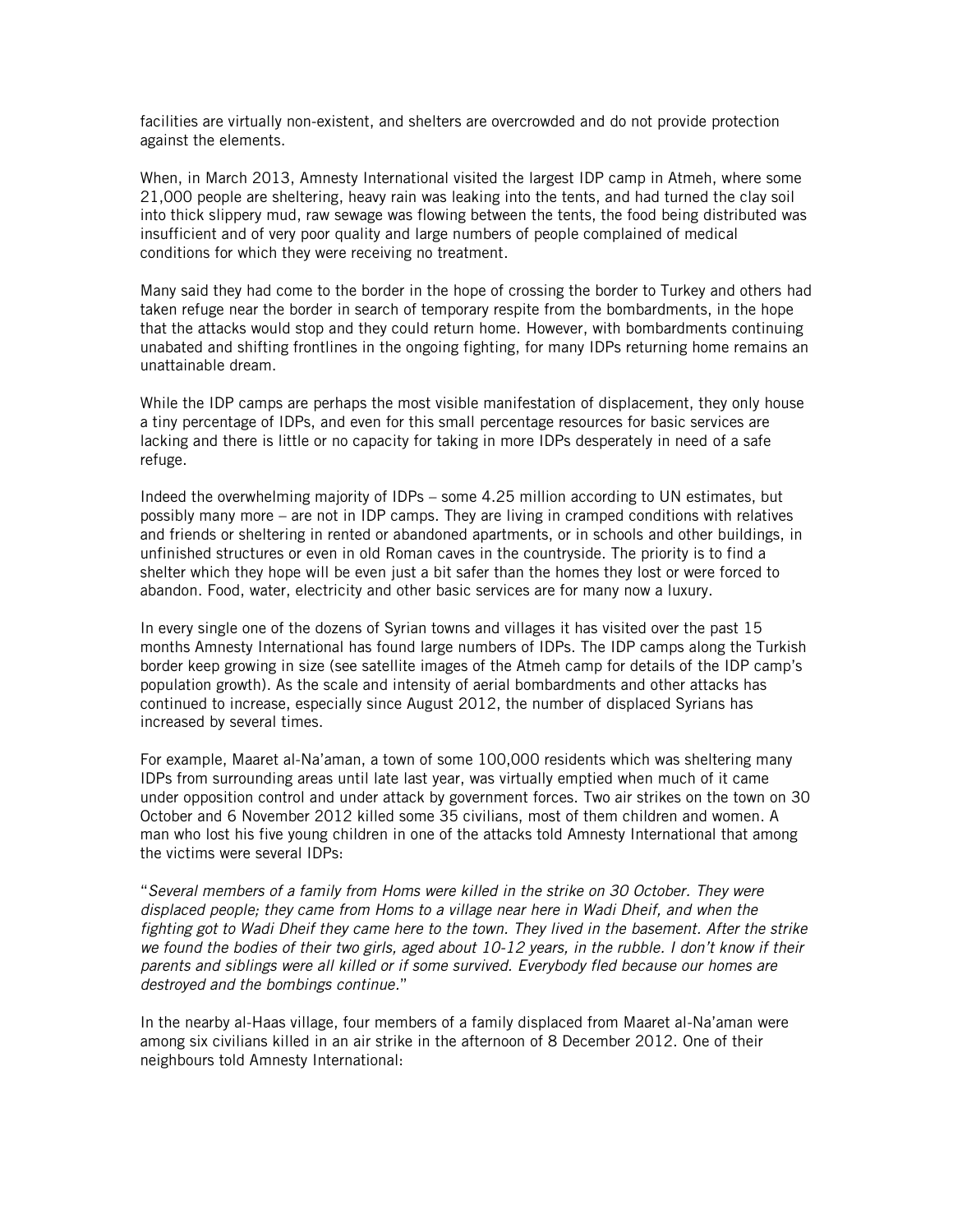"*Four members of the Khalluf family were killed, together with a 60-year old woman and a fouryear-old boy from the village. The Khalluf had come here from Maaret al-Na'aman, because of the fighting there. They came here to be safe and found death.*"

Many IDPs lost their lives in the very place where they sought refuge. Lu'ay Da'abul, a 46-year-old father of three who worked in one of the IDP camps (al-Qah camp) near the border with Turkey was killed with his wife and their two youngest children, a boy of 14 and a girl of 11, when a car bomb exploded at the Syria-Turkey border crossing (the Bab al-Hawa / Cilvegözü crossing) in the afternoon of 11 February. Lu'ay had been forced to flee his home town of Idlib a year earlier because he feared being arrested due to his peaceful anti-government activities. His wife and children had remained in Idlib but they too had to leave at the beginning of 2013, fearing that the boy would be arrested to pressure his father into giving himself up. They were sheltering temporarily in Turkey while Lu'ay stayed at the IDP camp in Syria where he worked.

Two days before the explosion at the border, Lu'ay had told Amnesty International that his wife and children were about to join him at the IDP camp where he lived and worked because they could not afford to stay in Turkey and so that they could be together. He was happy at the prospect that after a year of living apart they could once again live together as a family, allbeit in such difficult circumstances. They were passing through the border crossing when the explosion occurred, killing the four of them as well as several other people. During the year since he had fled from Idlib, Lu'ay had been living in nearby Maaret Misrin, which prior to the conflict was home to some 40,000 residents and by mid-2012 was hosting as many IDPs, but by September 2012 daily artillery strikes and air bombardments had forced the town's residents and the IDPs to abandon the town.

In Aleppo, Syria's largest city, about half the population has been displaced – they have fled in some cases out of fear of arrest and in others because of the frequent bombardments which have reduced entire areas to rubble. On 18 and 22 February 2013, more than 160 residents of three districts in the east of the city were killed and hundreds injured in three ballistic missile strikes which reduced three neighbourhoods to rubble, making hundreds of residents homeless. In the Jabal Badro district of Aleppo, where the first of the strikes occurred, on 18 February 2013, Hussein al-Saghir, a 15-year-old boy, told Amnesty International that his five brothers, sisters-inlaw and nephews and nieces were all killed in the strike; 16 of them in all. He pointed to a mountain of rubble, where their home used to be:

"*All my extended family lived here, we had 10 houses. My mother was badly injured and is now in hospital in Turkey. She does not know that her sons are dead. My uncle, Mohamed Ali, lost 27 members of his family. He has lost his mind; he doesn't know anything any more. He is in the countryside; everyone who survived has gone to stay with relatives or friends somewhere. Here there is only rubble left.*"

Forty-year-old Hammoudeh al-Hussein lost his wife and five of their seven children in the strike on the Ard al-Hamra area of Aleppo on 22 February 2013. Two weeks later Amnesty International found him lying injured on the floor of a nearby garage. He said:

"*I heard my daughter Amani call her little brother and then I don't remember anything. I don't know how long I lay under the rubble before I was pulled out. The bodies of my wife and my daughter Amani were not found until six days later. I lost my wife and five of my children. God left me two of my children and I don't know how we can rebuild our lives. I have nothing to give to my children.*"

Many IDPs, especially those in areas controlled by the opposition, receive little or no international aid, partly because they are in dangerous and difficult-to-access areas and partly due to